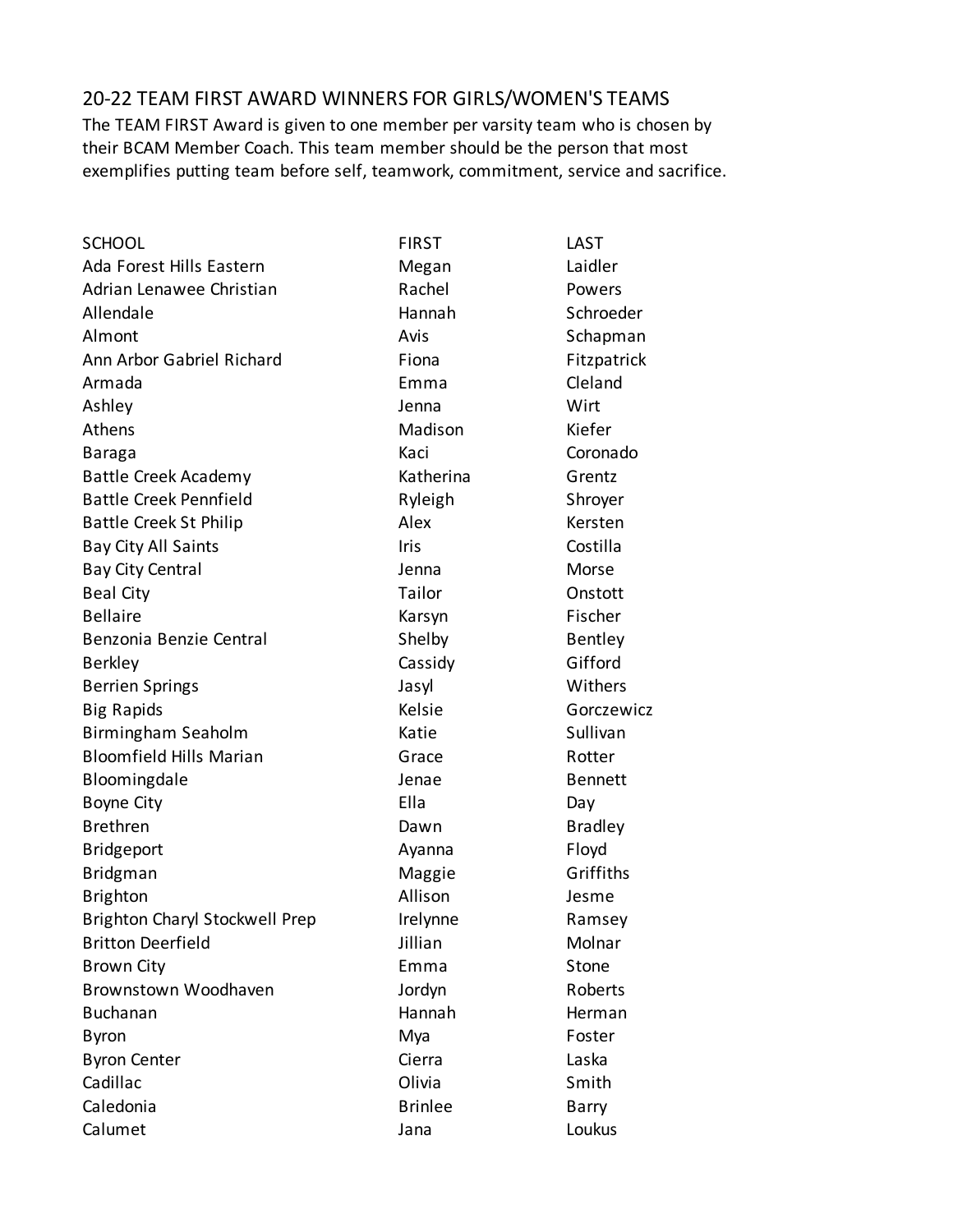Camden-Frontier Nikoline Nikoline Krogbeck Carney-Nadeau Tessa Wagner Carrollton Latoya Boyd Cedar Springs Savanna Maki Charlevoix Lauren Shepard Chelsea **Caroline** Caroline Knight Chesaning **Avery** Avery Butcher Clarkston Everest Collegiate Celine Legg Clawson **Emma** Emma Hartley Climax-Scotts Maycee Peck Clio Delaney Diment Coldwater **Macy** Macy Stout Coleman **Bianca** Haley Colon and Colon and Colon and Colon and Colon and Colon and Colon and Adams Comstock Park **Baylee Baylee** Ryan Constantine Charlee Charlee Balcom Corunna **Francis** Corunna Cosika Crystal Falls Forest Park Maddie Maddie Divine Custer Mason County Eastern Hillary Hillary Howe Dansville **Sydney** Sydney Hagelberger Dearborn **Medina** Ramouni Dearborn Advanced Tech Coach Peter Pinto Dearborn Divine Child **Anna** Anna Bidolli Deckerville **Alexa** Alexa Roberts Delton Kellogg Caitlin Caitlin McManus Detroit Cody **Aveona** Aveona Edwards Detroit Denby **Breshay** Breshay Holley Detroit Southeastern **Miyanna** Miyanna Williams DeWitt Brya Dexter **Contract Contract Contract Contract Contract Contract Contract Contract Contract Contract Contract Contract Contract Contract Contract Contract Contract Contract Contract Contract Contract Contract Contract Contrac** Dundee Mckenna Salley Durand Marionna Callender East Jackson **Addisyn** Addisyn Rudd East Lansing Gracin Emerson Eaton Rapids **Flora** Flora Steien Edwardsburg Communication Communication Communication Communication Schaible Elk Rapids Gabby Krakow Engadine Zoey O'Neal Essexville Garber **Addison** LeBrun Ewen-Trout Creek **Samantha** Goll Fair Haven Anchor Bay Jaelyn Churchill Farmington Hills Mercy **Bianca** Bianca Marcon North Farmington **Lucy** Lucy Lazaryan Farwell **Exercise Exterior** Lindsay **Esterline** Fenton **Alexandria** Browne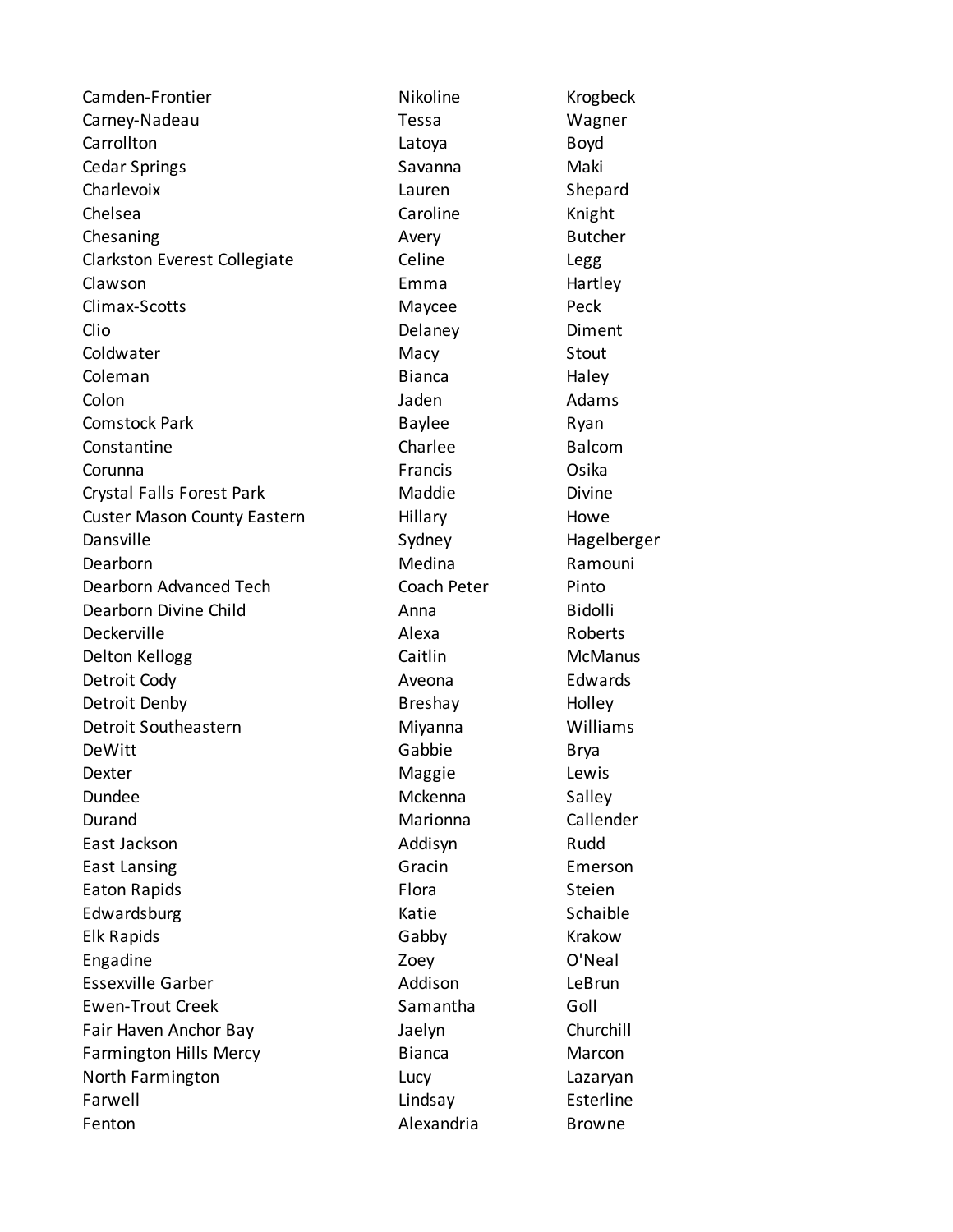Flint Powers Catholic **Audrey Perani** Fowler **Brianne** Halfmann Frankfort Lucy Reznich Freeland Mackenzie Keefer Fremont **Fremont Fremont Hernandez** Fruitport **Anna** Bol Fruitport Calvary Christian **Reagan** Payton Gaylord **Sydney** Sydney **Poynter** Genesee Novaleigh Cooper Gibraltar Carlson **Elyse** Elyse Miller Gobles **Amanda** Barber Goodrich **Madelyn** Slavik Grand Haven **Mariah** Mariah Hornak Grand Ledge **Hannah** Smith Grand Rapids Catholic Central Ella Onstott Grand Rapids Christian Emma VanGoor Grand Rapids Forest Hills Northern Faith Faith Walker Grand Rapids Northview Carly Carly Underhill Grand Rapids South Christian Alea Alea Grand Rapids West Catholic Karlie Kurlenda Grandville Calvin Christian **Ashleigh** Dornbos Grass Lake **Ashley** Ashley Stapleton Grayling **Alison** Alison Helinski Greenville Serena Serena Schroeder Grosse Pointe North Elizabeth Siciliano Grosse Pointe South **Isabel** Isabel Stoller Hale Dalaney Kimmerer Hamilton **Brielle** Brielle Groenheide Hanover-Horton **McKenna** Easter Harper Woods Chandler Park Acad Isis Harris Harrison Township LAnse Creuse Sam Sam DeCeuninck Hart Kendall Williamson Hemlock **Averi** Averi Hall Holland Emily Telgenhof Holland West Ottawa **Ella** Ella Spooner Homer **Homes Homes Bussing** Hopkins Emily Tunstill Howell Caitlyn Rayl Hudsonville **Eva** Eva Joldersma Imlay City **Mary** Mary Mary **Lengemann** Ionia Brynn Reams Iron Mountain **Iron Mountain** Ellis Ishpeming **Abby** Abby Koski Ishpeming Westwood Savannah Sevegney Jackson Northwest Teja Kapp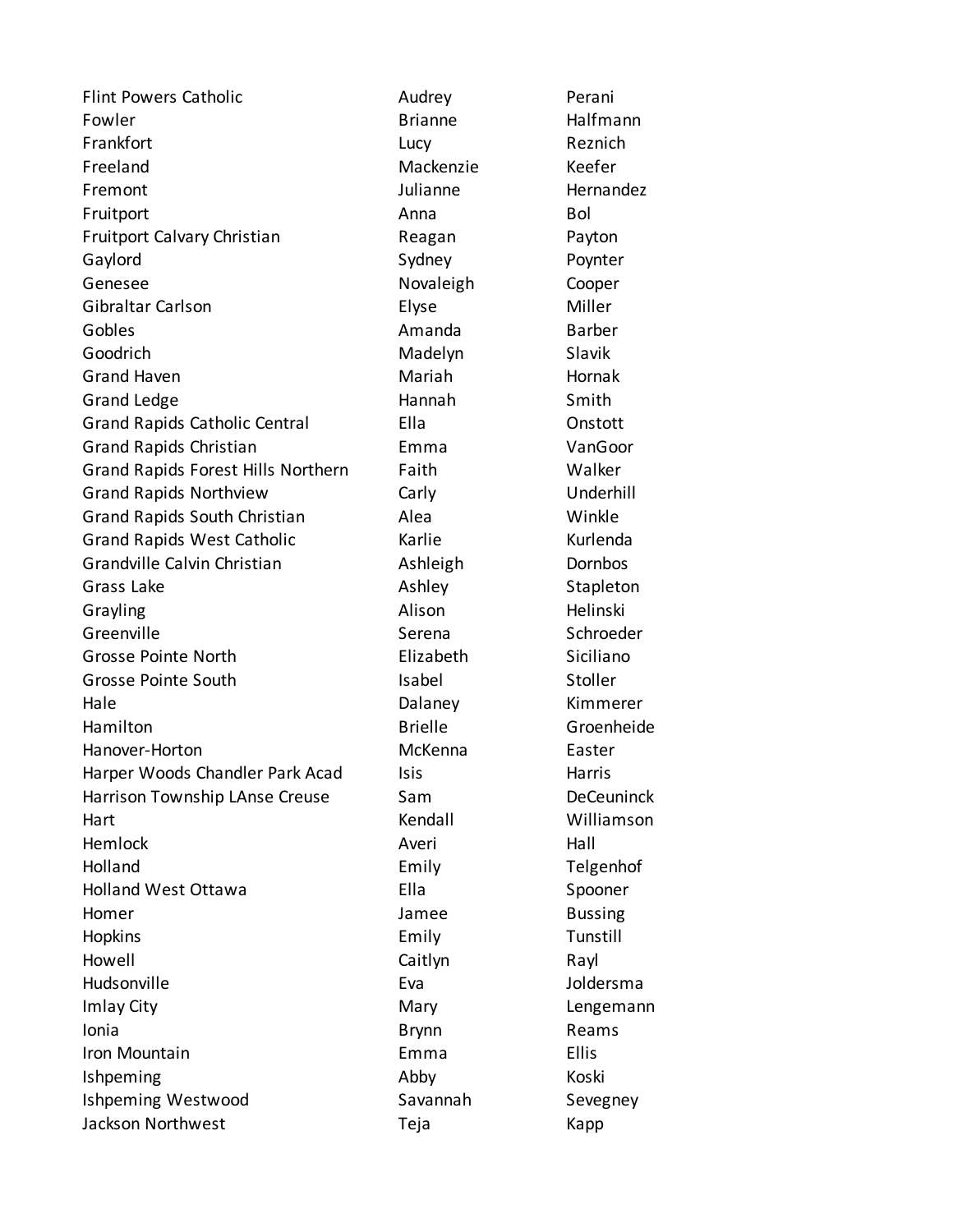Jenison Samantha Timmer Jonesville Marissa Lehman Kalamazoo Christian **Reagan** Broekhuizen Kalamazoo Hackett **Holly** Holly Lauria Kent City Emmalyn Geers Kingsley **Coral** Bott Kingston **Abby** Abby Walker Lake City **Arrisa** Brown Lake Leelanau St Mary **Kaelyn** Kaelyn Dunham Lake Odessa Lakewood Ellie Possehn Lake Orion **Contact Contact Contact Contact Contact Contact Contact Contact Contact Contact Contact Contact Contact Contact Contact Contact Contact Contact Contact Contact Contact Contact Contact Contact Contact Contact Co** Lansing Christian **Audra** Audra **Christian** Usiak Lawton **Gabriella** High Leland Ella Knudsen LeRoy Pine River **Emily** Emily Lockhart Linden Madison Meunier Linden Lake Fenton Lily Wright Livonia Franklin Leah Kuhn Lowell **Example 20** Lexi Lexi **Howell** Ludington Caterina Sbrancia Mackinaw City **Gracie** Gracie Beauchamp Macomb Dakota Alexis Oltersdorf Macomb L'Anse Creuse North Robin Robin Rouseau Macomb Lutheran North **AVA** AVA HERBST Madison Heights Bishop Foley Teresa Weis Mancelona Emma Moser Manistee Calli Calli Ronning Manistee Catholic Central **Leah** Leah Stickney Manton **Megan** Megan Moffit Maple City Glen Lake **Elisabeth** Beck Marine City **Marine City Marine City** *Perrone* Marlette **Contract Contract Contract Contract Contract Contract Contract Contract Contract Contract Contract Contract Contract Contract Contract Contract Contract Contract Contract Contract Contract Contract Contract Contr** Marquette **Lexi** Lexi Smith Marshall **Marshall** Addison Maito Martin Madison Bogdan Marysville **Cain** Kaitlyn Cain Mattawan Max Gilbert McBain Claire Goodrich McBain Northern Michigan Christian Jada VanNoord Memphis Courtney Courtney Carlson Mendon **Mullin** Ryley **Mullin** Mesick and the Mattie Mattie Akom Middleton Fulton **Emily** Emily Henry Midland **Kendall** Wenzell **Midland** Midland Calvary Baptist **Amelia** Amelia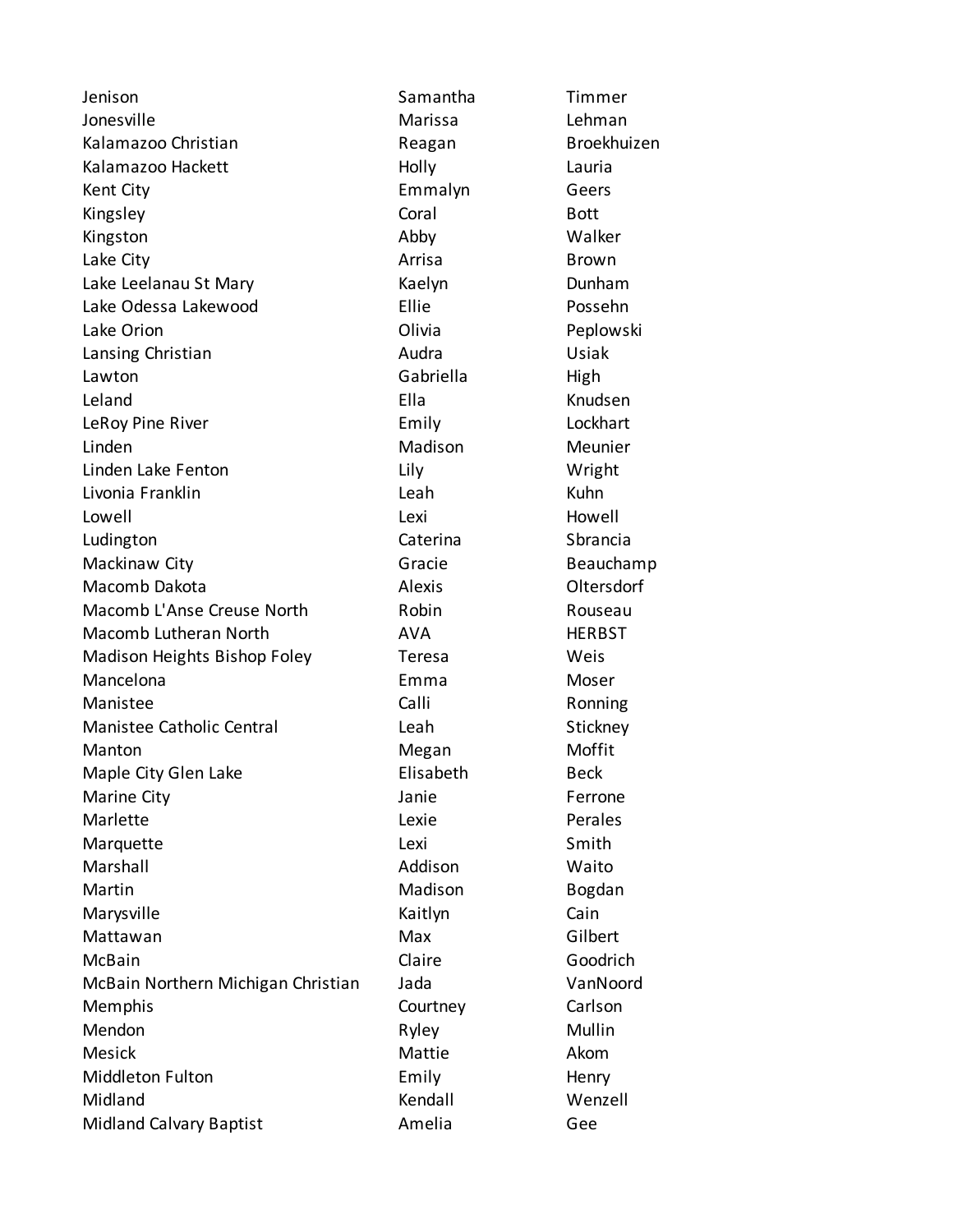Midland Dow **Klaire** Caldwell Milford Taryn Marshall Montague **Emma** Peterson Morley Stanwood and Brooke Edgerly Morrice **Makenzie** Doerner Mt Clemens Ukiah Charrette Mt Pleasant Sacred Heart **Delaney** Scully Munising **Munising Contract Contract Contract Contract Contract Contract Contract Contract Contract Contract Contract Contract Contract Contract Contract Contract Contract Contract Contract Contract Contract Contract Con** Muskegon Mona Shores **Constanting Constructs** Olivia Kasher Negaunee **Emily** Emily Gauthier New Boston Huron **New Boston Huron** Nictoria New Lothrop **Ava** Ava Muron Niles **Example 2018** Controller Brynn Cake Niles Brandywine **Niles Brandywine Niles Brandywine** Northville **Emily** Emily Marnocha Novi **Novi Allison** Allison Sharnowski Olivet **Elle** Sheppard Onekama **Maegan** Maegan Hrachovina Onsted Smith Constant Constant Constant Constant Constant Constant Constant Constant Constant Constant Constant Oscoda Olivia Toppi Otisville LakeVille Memorial **Stephanie** Erwin Otsego Madelyn Arlington Ovid-Elsie Hailee Campbell Oxford **COMING COMING COMING CONTROL** Lexie **COMING COMING COMPOSE** Parma Western **Tessa** Tessa Pentwater **Madelyn** Green Petoskey **Madeline** Shaw Pewamo-Westphalia and Jenna Pung Pickford **Exercise Exercise Exercise Contracts** Lucy **Bennin** Plainwell **Camer** Cramer Lauren Lauren Cramer Plymouth Chloe Chloe McClain Pontiac Notre Dame Prep **Michelle** Pieper Port Huron **Hailey - Jade** Rumble Port Huron Northern **Called According to According the Cendejas** Cendejas Portage Central **Carly** Carly Carly Boughton Portage Northern Sara Sara Bruns Portland **Breckyn** Breckyn Werner Quincy Samantha Hagaman Reading **Mallory** Mallory **Mallory** Mallory **Mallory** Meeler Redford Westfield Prep Controller Colivia Controller McDavid Reed City **Rylie** Rylie Shafer Richland Gull Lake Alex Alex French Riverview **Madison** Poe Rochester Stevie Stevie Norgrove Rochester Hills Lutheran Northwest Genna Schomaker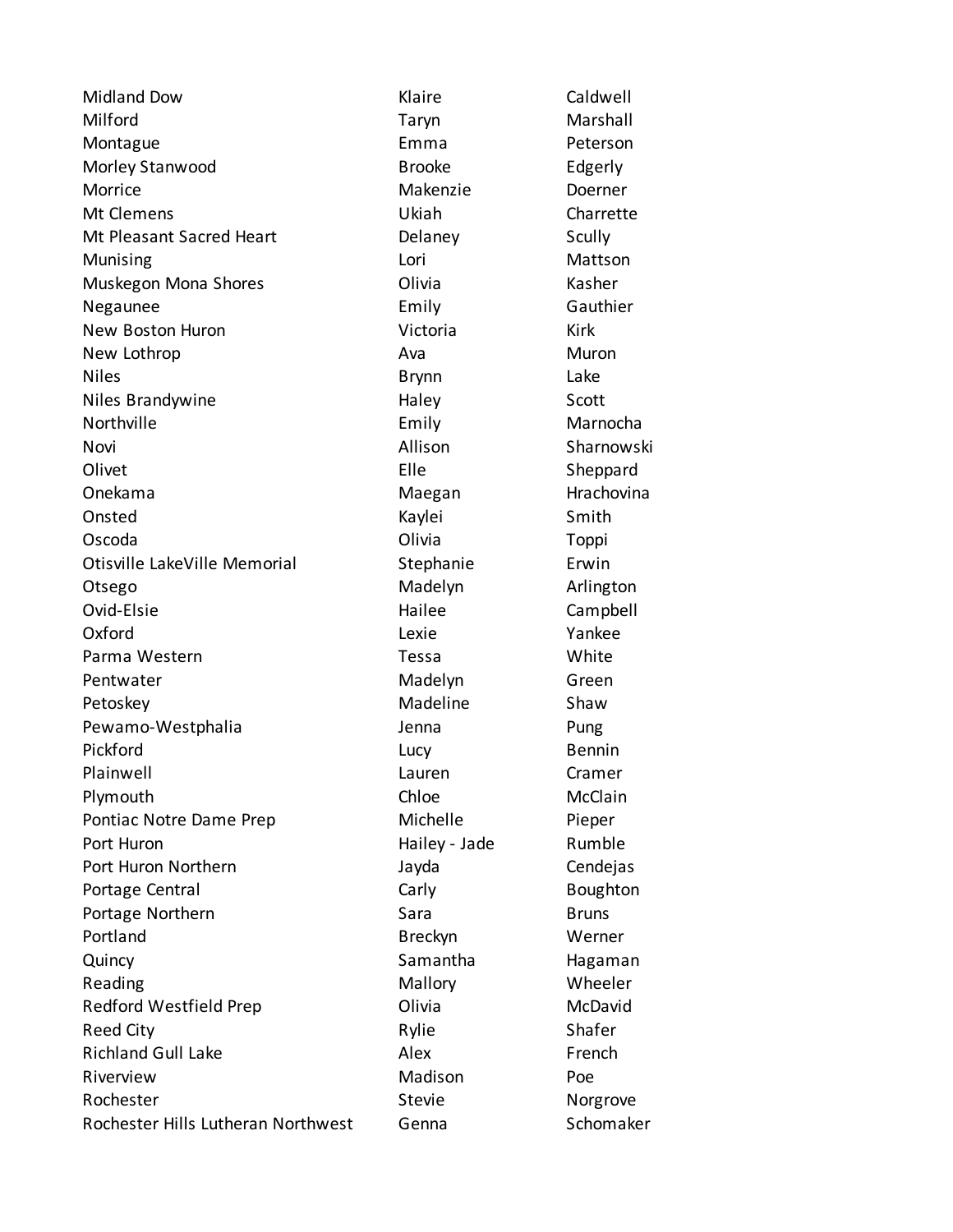Rochester Hills Stoney Creek Kaeli Kaeli Butcher Rockford **Samantha** DeKuiper Rogers City **Nowicki** Kaitlin Nowicki Romeo **Canadian Accepts and Accepts** Jacqui **LeBlanc** Roscommon **Erika** Terry Roseville **Note and Iverson** Diamond Iverson Royal Oak **Megan** Megan Haun Royal Oak Shrine Catholic **Ava** Ava Gappy Rudyard **Emily** Emily Kopitz Saginaw Michigan Lutheran Seminary Maddie Miller Saginaw Swan Valley **Hannah** Murphy Saginaw Valley Lutheran **Addison** Smith Salem Jai'la Combs Saline Cayen Sandusky **Sandusky** Jenna Steeb Saranac **Anna** McPherson Schoolcraft Caley Caley Kerwin Scottville Mason County Central Evan Evan Staggs Shelby **Example 2018** Kendall **Kendall** Zoulek South Lyon East **Isabella** Ramsaroep Southfield A&T Christen Banks Southfield Christian **Rachel** Rachel Cairo Sparta **Example 2018** Lily Hardenburgh Spring Lake **Eryn** Eryn Bouwhuis Springport **Contract Contract Contract Contract Contract Contract Contract Contract Contract Contract Contract Contract Contract Contract Contract Contract Contract Contract Contract Contract Contract Contract Contract Con** St Charles **Abigail** Dinninger St Clair Shores Lakeview **Isabella** Elsey St Ignace LaSalle **Heidi** Heidi Dorenbecker St Joseph **Caroline** Veine St Joseph Lake Michigan Catholic Nicole Geiger St Joseph Michigan Lutheran Jules Jules Koehler Sterling Heights Henry Ford II Sydney Garon Sterling Heights Parkway Christian Caroline Schlaf Stevensville Lakeshore **Isabella** Chavez Taylor **Matters** Madeline Matte Tecumseh Emma Abbott Temperance Bedford **Kerstin** Kerstin Nadolny Three Oaks River Valley **Noble 2018** Lillian Moore Traverse City Grand Traverse Academy Julia Jones Traverse City St Francis **Mary Kate** Carroll Trenton Gianna Lesko Troy Avery Allen Troy Athens **Cabby** Gabby **Cabby** Leonard Unionville-Sebewaing **Olivia** Olivia Jubar Vestaburg **Morgan** Dibell